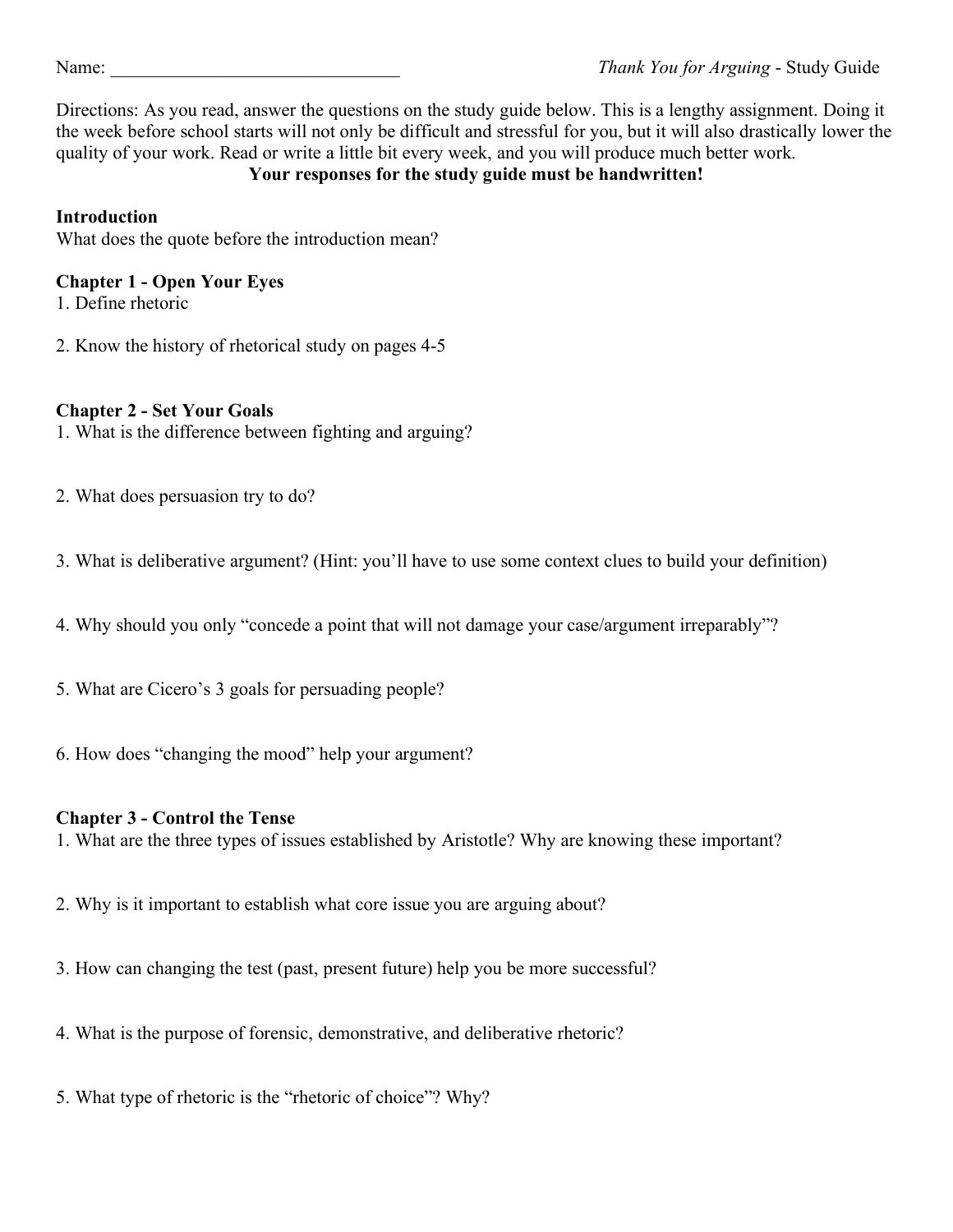### **Chapter 4 - Soften Them Up**

1. What is argument by logic (logos), character (ethos), and emotion (pathos)?

2. Why is concession the most powerful tool of logos?

3. How does "align[ing] yourself with your listener's pathos" help you in an argument?

#### **Chapter 5 - Get Them to Like You**

1. What components make up your decorum?

2. Why must you change your decorum based on your audience's expectations?

### **Chapter 6 - Make Them Listen**

1. Identify and define the "three essential qualities of persuasive ethos."

### **Chapter 7 - Use Your Craft**

1. What is practical wisdom?

2. Why is practical wisdom important to building one's ethos?

#### **Chapter 8 - Show You Care**

1. Why is ethos more important than any other aspect of rhetoric?

2. How can *dubitatio* function in an argument?

#### **Chapter 9 - Control the Mood**

1. According to Aristotle, where do emotions come from? Is this an accurate statement? Why?

2. Why is a "detailed narrative" the best way to change the mood of your audience?

3. Understand the statement: "When you argue emotionally, speak simply."

4. What is the problem with humor?

5. What is unannounced emotion?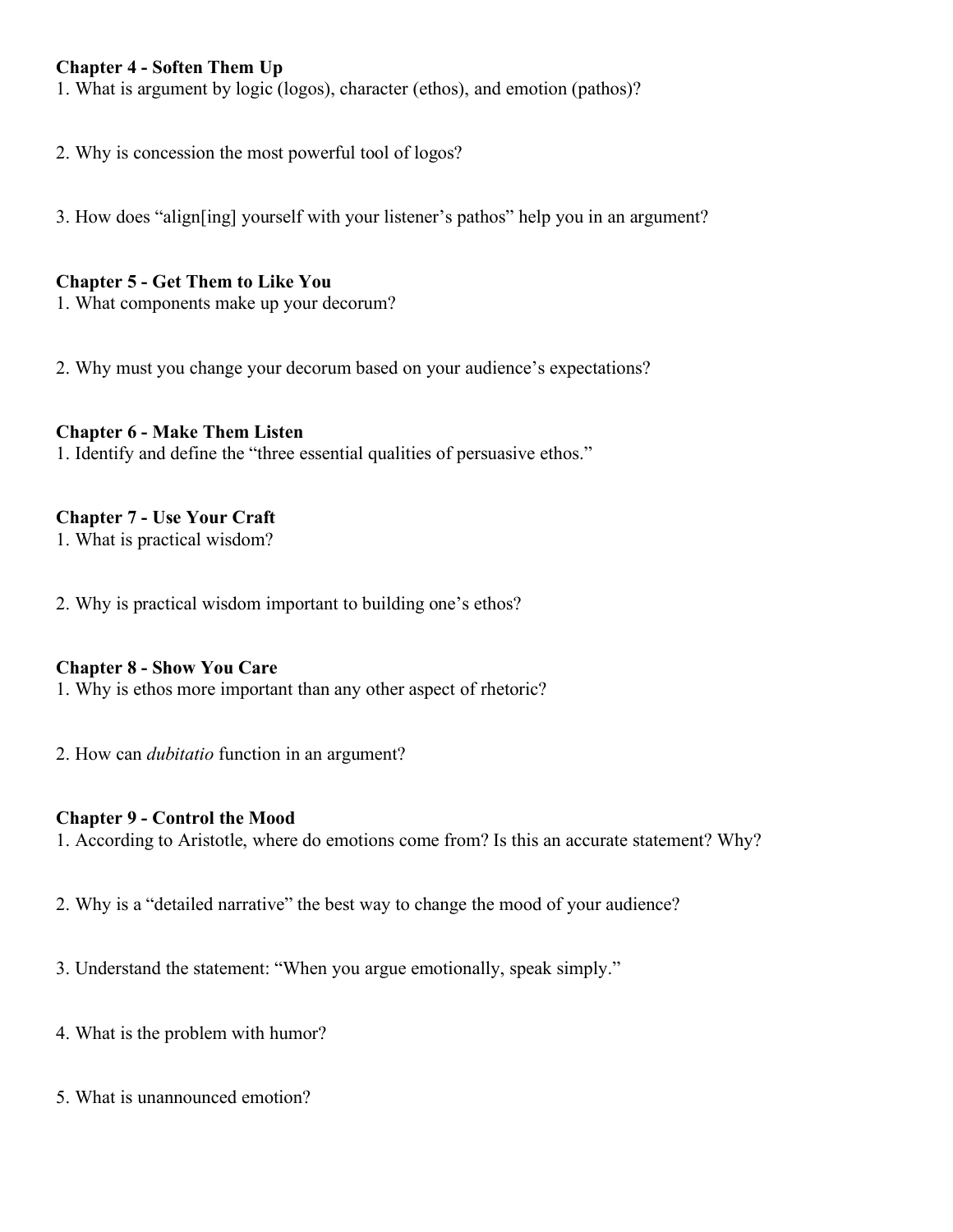### **Chapter 10 - Turn the Volume Down**

1. Why is the passive voice so useful?

2. How might you use the backfire technique in an argument?

### **Chapter 11 - Gain the High Ground**

1. Why must you keep the motivation of your audience in mind when trying to persuade them?

2. What is "rhetorical commonplace?" Explain.

#### **Chapter 12 - Persuade on Your Terms**

1. What is the difference between definition/redefinition.

- 2. Why must you as a "persuader" identify commonplace words?
- 3. What tense is best when addressing values? Why?

## **Chapter 13 - Control the Argument**

- 1. What is a syllogism?
- 2. What is an enthymeme?
- 3. Know the difference between inductive and deductive logic.
- 4. What key word easily identifies the proof in an argument?

## **Chapter 14 - Spot Fallacies**

1. What are four questions that can help you determine if there is a fallacy in an argument? How can you use these in everyday life?

- 1.
- 2.
- 3.
- 4.

2. What are the three identifiers associated with logical fallacies?

3. Understand: The False Comparison, The Bad Example, Ignorance of Proof, Tautology